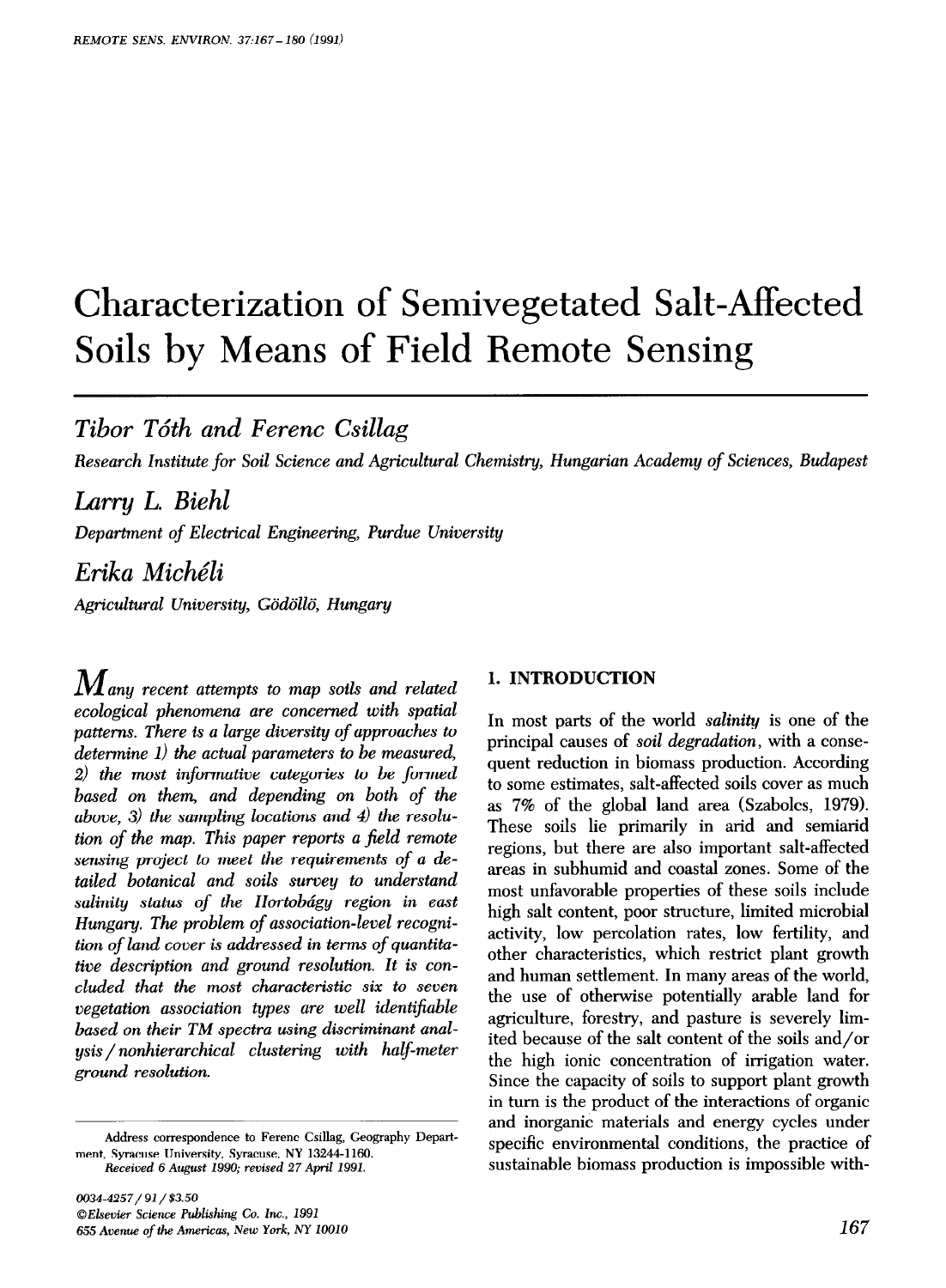out understanding these processes that can lead to adequate technical management.

In Hungary, salinization and alkalization have some specific and/or unique features. There are many types of salt-affected soils because of the evolution of the Carpathian Basin, which has hydrologically closed characteristics rather than arid or semiarid conditions. The source of sodium salts is mainly subsurface water and the dominant forms of salt accumulation are  $\text{Na}_2\text{CO}_3$  and  $\text{NaHCO}_3$ . The main limiting factor to the productivity of salt-affected soils is closely related to water management, which manifests itself in extremes of excess water (ponds) or drought. These conditions result from a combination of factors, including high clay content, predominance of swelling clays, poor structural conditions, and high sodium saturation on the cation exchange complex. A significant part of the salt-affected soils in Hungary have natural vegetation cover and occur in National Parks with protected ecosystems. However, saltaffected soils under cultivation comprise 10% of the agricultural land of the country. Therefore, the possibility for the characterization of salt-affected soils and processes related to them is of special scientific interest.

During the past several decades scientists in numerous countries have made significant improvements in the capability to characterize, describe, and classify salt-affected soils (Szabolcs, 1981; Bresler et al., 1982). Diagnostic systems have been developed from field and laboratory studies to identify and distinguish soils (U.S. Salinity Laboratory Staff, 1954; Szabolcs et al., 1966; Kovda et al., 1973) and ecosystems (Bodrogközy, 1965). Recently Szilágyi and Baumgardner (1991) reported the use of high resolution laboratory spectral measurements to identify salinity status of soils. Spatial extension of local characteristics has also received considerable attention (Webster et al., 1989; Csillag and Kertész, 1989). Especially these two latter technical achievements are of specific interest here that provide entirely new possibilities for *detailed quantitative regional survey:* field remote sensing and geostatistics.

This paper is the first report on our comparative studies on the characterization of salt-affected soils developed under different conditions. In Section 2 we describe in some detail the Hortobágy region, one of our Hungarian test sites, with natural environmental conditions generalized. Special attention is paid to characteristic variables, diag-

*Figure 1.* Sketch map of the Carpathian Basin, the Great Hungarian Plain, and the test site.

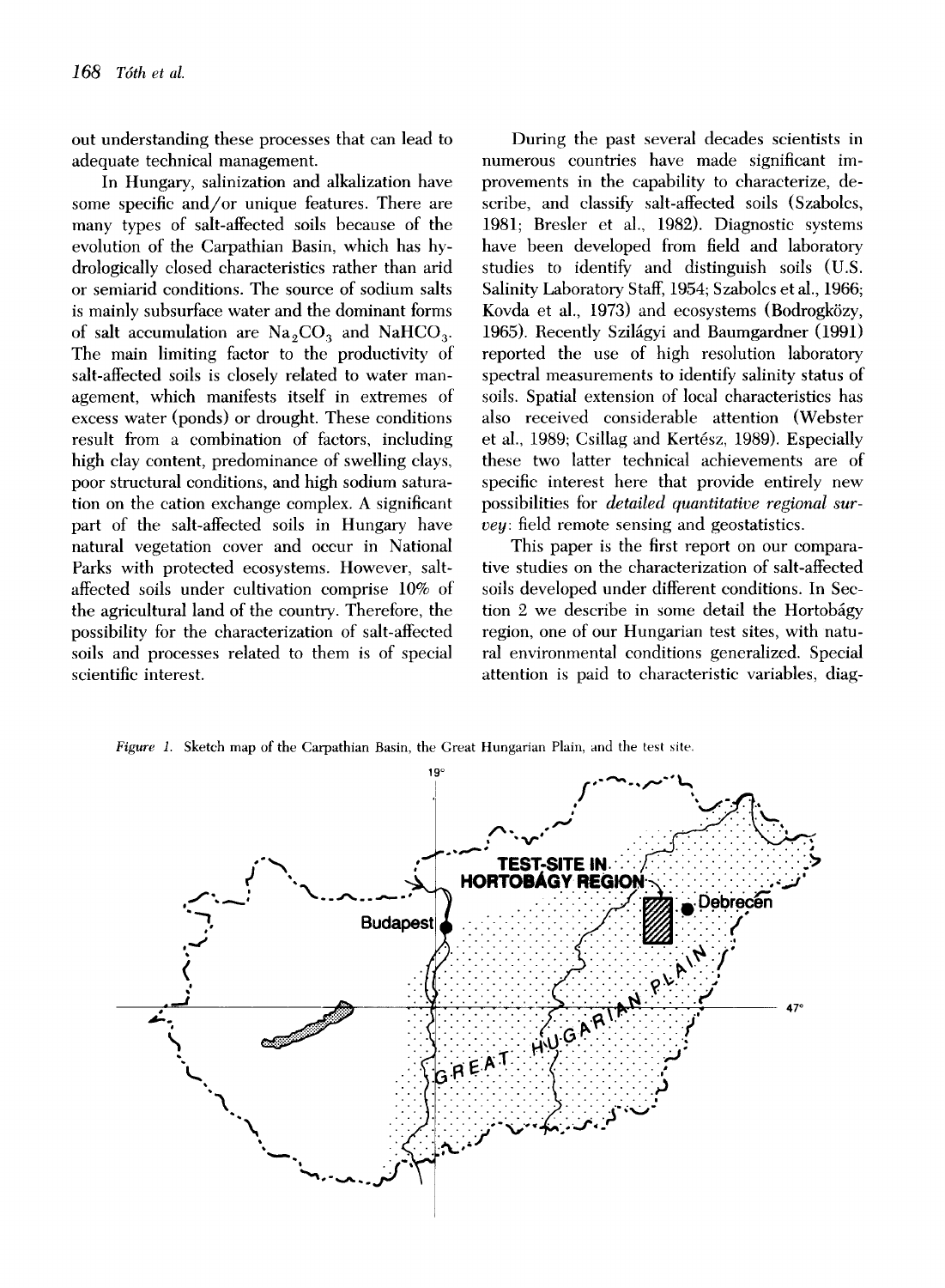nostic conditions of plants and soils, as well as to sampling strategy. Then, the possibilities of spectral characterization of salt-affected soils are briefly discussed. In Section 4 our classification results are summarized based on spectral and botanical sampling and statistical analysis. It is concluded that salt-affected soil conditions under natural vegetation is well recognizable in good coincidence with botanical classification of associations.

# **2. ENVIRONMENTAL CONDITIONS OF THE HORTOBÁGY REGION**

# **Geological and Geomorphological Conditions**

The origin of the Great Hungarian Plain (Fig. 1) is closely related to the Alpine orogenesis that led to the formation of the Carpathian Basin around the end of the Miocene (Stegena et al., 1975). In the Pliocene the basin, the Sarmathian (Pannonian) Sea, was reduced to a lake without any outlet. By the end of the Tertiary, this Pannonian Sea and the lakes derived from it were filled up, their sediments becoming covered with those of subsequently formed lakes and rivers, the thickness of the latter layers amounting to several hundred meters in some places. During the Quaternary, the glaciers of the Carpathians did not extend into the Plain; this latter was, however, strongly influenced by the glacial era.

The characteristic soil-forming loess material of the Plain is a product of that period. Water, too, is a decisive factor in the formation of parent material. The kind of loess that was formed under its influence is denoted as lowland loess or infusion loess. During the glacial epoch and in subsequent times the Plain became filled up with river sediments, a process which continues. The Great Hungarian Plain, formed at the end of the Tertiary and in the Quaternary, is rather homogeneous. Its height above the sea level varies from 85 m to 120 m. It is divided into smaller basins occupied by continuous areas of alkali soils. Their height above the sea-level varies in different parts as follows: Danube Valley 95-97 m, Hortobágy 90 m, Nagykunság 88 m, and, along the lower regions of the Tisza River, 80-82 m.

## **Meterological Conditions**

The Great Hungarian Plain is the hottest and dryest region of the Carpathian Basin which is otherwise characterized by temperate climate. In the central region, where our study sites are located, data describing annual averages and dynamism is summarized in Table 1.

# **Hydrological Conditions**

The Great Hungarian Plain is a basin filled up with sediments deposited by rivers and wind. Therefore, the position of surface waters had an important impact on soil formation. These rivers, as typical lowland rivers, affected a vast territory by the periodic floods, creating huge marshlands. According to their origin, sediments deposited from the rivers differ much and the base materials of soil formation reflect these differences.

In the formation of salt affected soils a decisive role is played by saline groundwater, so that the different types of salt-affected soils in the Hungarian soil classification system are closely related to distinct groundwater table depths. There are regional differences in the composition and concen-

*Table I.* Yearly Dynamism of Some Climatic Parameters in the Central Region of the Great Hungarian Plain

|                                                |        |              | Monthly Summary |      |      |      |      |      |      |      |      |      |      |
|------------------------------------------------|--------|--------------|-----------------|------|------|------|------|------|------|------|------|------|------|
| Parameter                                      |        | $\mathbf{2}$ | 3               | 4    | 5    | 6    | 7    | 8    | 9    | 10   | 11   | 12   | Year |
| Precipitation<br>(mm)                          | 30     | 30           | 28              | 41   | 51   | 71   | 53   | 50   | 34   | 33   | 46   | 46   | 527  |
| Potential evaporation<br>(pan evaporat., mm)   | 12     | 19           | 40              | 78   | 112  | 136  | 156  | 144  | 106  | 58   | 25   | 14   | 900  |
| Drought index<br>(p. evap./prec.)              | 0.40   | 0.63         | 1.43            | 1.90 | 2.20 | 1.92 | 2.94 | 2.88 | 3.12 | 1.64 | 0.54 | 0.30 | 1.71 |
| Actual evaporation (mm)<br>(free soil surface) | 11     | 15           | 27              | 63   | 102  | 91   | 76   | 58   | 35   | 21   | 16   | 12   | 527  |
| Air temperature<br>(°C)                        | $-1.8$ | $0.5\,$      | 5.2             | 10.9 | 16.0 | 19.7 | 21.3 | 20.5 | 16.4 | 10.7 | 5.3  | 0.6  | 10.0 |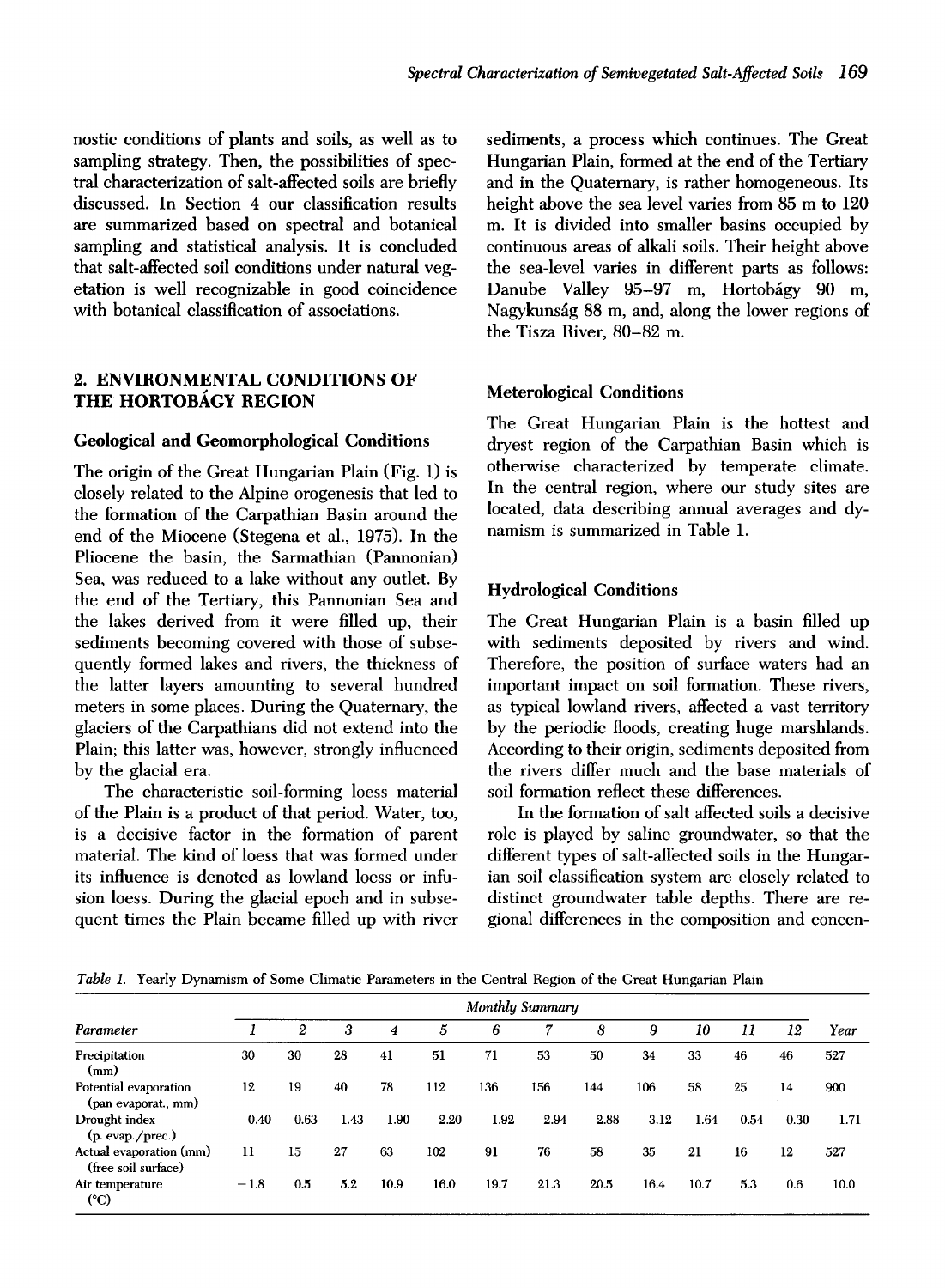tration of groundwater that resulted in the wide variety of salt affected soils.

# **Soil Conditions**

According to the general classification of soils, there are soils of the Atlantic region (brown forest soils) in the hilly marginal regions of the plain and there are soils of the steppe region (cheruozems) in the inner plateaus of the plain. Important azonal soils are the salt-affected soils and meadow soils which, together with the intrazonal alluvial soils, form a chain of these soil types. According to the difference in parent material, the salt-affected soils of Hungary may be divided into two categories: 1) calcareous sodic alkali soils and 2) noncalcareous alkali soils. The latter, the subject of our studies, is characterized by high clay-content and unfavorable hydrophysical properties, high ESP (exchangeable sodium percentage) and high pH in the columnar B horizon and, as a rule, low salt content. The unfavorable properties that limit the fertility of these soils are the consequence of the high clay content, high ESP, high pH and the resulting special moisture regime. The climatic conditions, for example, the unequal distribution of the precipitation, the high aridity index, and the high fluctuating saline groundwater, call for a complex approach for improvement.

# **Groundwater**

The Great Hungarian Plain consists of a variable layered and textured deep aquifer where the groundwater table varies between 0.5 m and 4.0 m below the surface, with an average fluctuation of 0.5-2.0 m. The shallow water table often causes water-logging on the lower parts of the fields. Surface water ponding appear also on the low-lying, low permeability plots at the end of winter, after snow melt and/or during high-precipitation periods. The high salt content of the groundwater and its high  $Na^+/(Ca^{++}+Mg^{++})$ ratio result in salinization and alkalinization of the soils.

# **Ecological/Botanical Site Characteristics**

Our studies were carried out in Hortobágy, one of the most peculiar European scenes of nature. The almost treeless and flat area (ca.  $2300 \text{ km}^2$ ) is covered by extensive rangelands, marshes, abandoned water courses, fishponds, reeds, meadows, and some woody patches.

The area was filled up in the Pleistocene by ca. 100-200 m thick river sediments and on this sediment approximately 4-5 m of loess or "meadow clay" were deposited. The latter accumulated in the more or less closed lateral courses of the river Tisza. Both materials have fine particles. Hortobágy earlier, in historical times, was regularly inundated by the river Tisza, and had marshy and open forest vegetation with grassland between them. The formation of szik soil (typically solonetz) began probably in the hazelnut period of the Pleistocene era by the concentration of sodium salts transported to the surface layers by groundwater. The area was first deforested and then regulated by building dams and canals, but together with drying the area of the particular saltaffected ("szik") soils extended considerably.

There is an overall tendency in the Great Hungarian Plain that on higher locations there are chernozems, lower meadow-chernozems, while in

Table 2. The Occurrence of the Main Types of Surface Elements, Groundwater Levels, Plant Associations, and Soil Types in the Studied Area (after Varga et al., 1982)

| Surface Element                              | Erosion Form       | Association                                    | Soil type                          |
|----------------------------------------------|--------------------|------------------------------------------------|------------------------------------|
| Loess Plateau                                | No                 | Cynodonti-Poetum<br>augustifoliae <sup>a</sup> | Meadow chernozem                   |
| Grassy lower place                           | Slight             | Achilleo-Festucetum<br>pseudovinae             | (Steppizing)<br>meadow solonetz    |
| Wormwoody rangeland                          | Torn<br>grasscover | Artemisio-Festucetum<br>pseudovinae            | Meadow solonetz                    |
| Bare spot<br>on lower part                   | No A horizon       | Camphorosmetum annuae                          | Decapitated<br>meadow solonetz     |
| Bare spot on lower<br>temporary water course | $1-2$ cm of A      | Puccinellietum limosae                         | Solonchaky decapitated<br>solonetz |

"Note: in places not severely affected by pasturing the original Salvio-Festucetum sulcatae (loess rangeland) remained.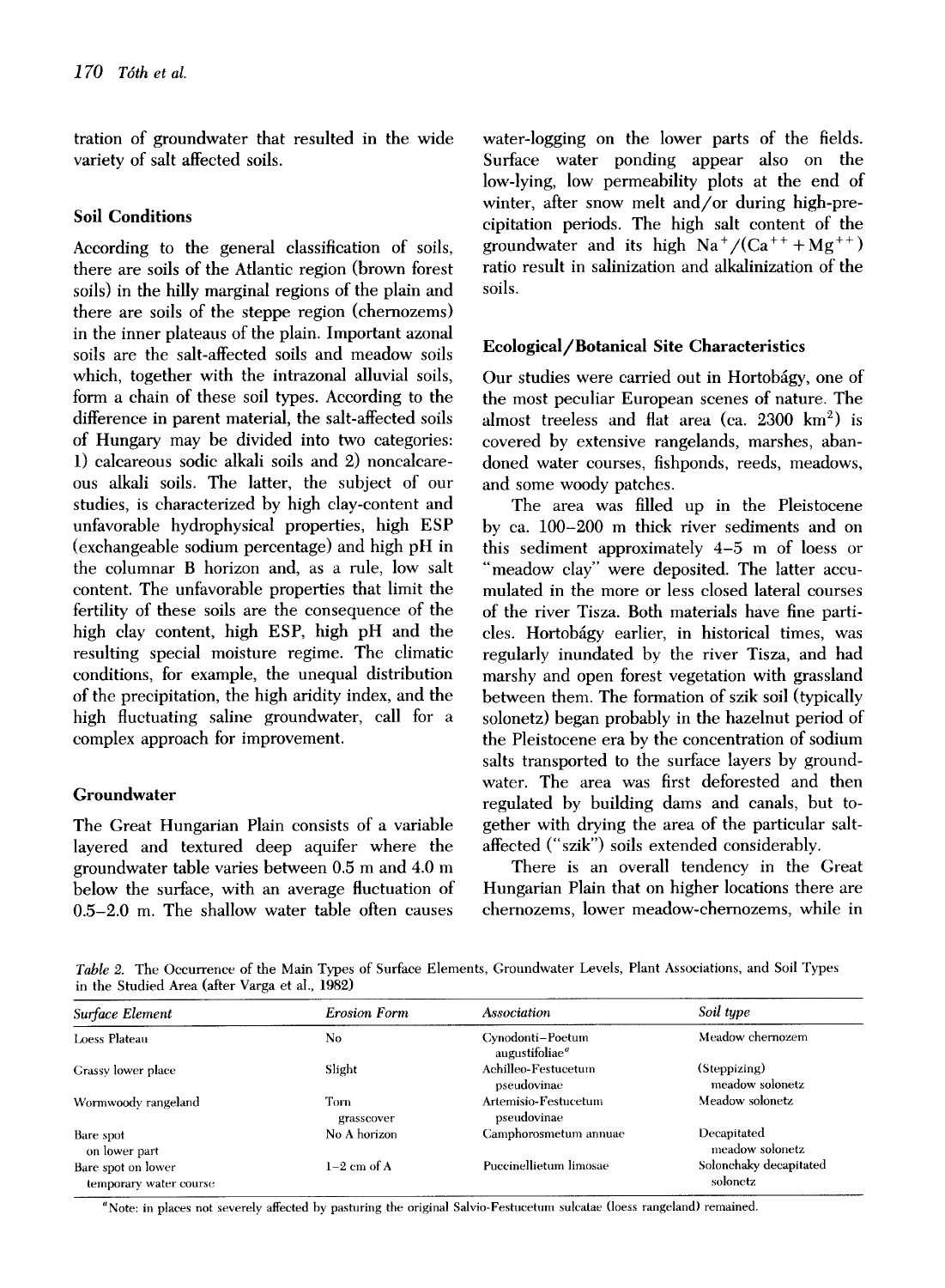

Figure 2. Characteristic picture of the salt-affected soils in the Hortobágy region, Great Hungarian Plain ("Szikes puszta").

deeper lying sites "szik" soils can be found (Fig. 2). These, together with meadow soils and different alluvial and meadow alluvial soils, form a catena (Marosi and Szilárd, 1968). There is another catena, however, on the salt affected soils ranging from the chernozem of the higher surfaces to the salt-affected meadow soils and marshes as illustrated in Table 2 and Figure 3.

As can be seen now, the determinant factors are the status of both vegetation and soil degradation (surface erosion and pasturing) and also the depth to the groundwater. At the shore lines of former river beds, which may be partly filled, the wall of the bed is continuously eroded away by water resulting from snow meltings and/or heavy spring showers. On higher sites animal or vehicle tracks can initiate the erosion of the material of the A horizon. When the nonsaline A horizon is partly or completely eroded, the conditions change dramatically for plants. Now the roots have to live in a thinner and thinner surface horizon until it is completely eroded. Then the plants can live only on the compact, hard, saline prismatic, or columnar B horizon. These changes are the reasons for

having such spatially heterogenous, variable vegetation on these surface formations. Depending on whether there are temporary water flows or not, vegetation is different, because the rare (e.g., 2-3) slow flowing water periods a year can provide sufficient water for a good grassy vegetation. In the depressional spots there is bare soil surface with scarce plant coverage. Disregarding vegetation types of the depressions, marshy areas and following the scheme of Bodrogközy (1965), basically there are four groups of the associations (see also Table 3): 1) Beckmannion = salt-affected meadow with Agrostis alba; 2) Puccinellion limosae = associations of bare salt affected spots; 3) Festucion pseudovinae = salt affected rangeland; and 4) Festucion sulcatae  $=$  slightly salt affected rangeland.

#### **3. FIELD SAMPLING**

The primary objectives of field sampling were 1) to identify properties to be measured and 2) to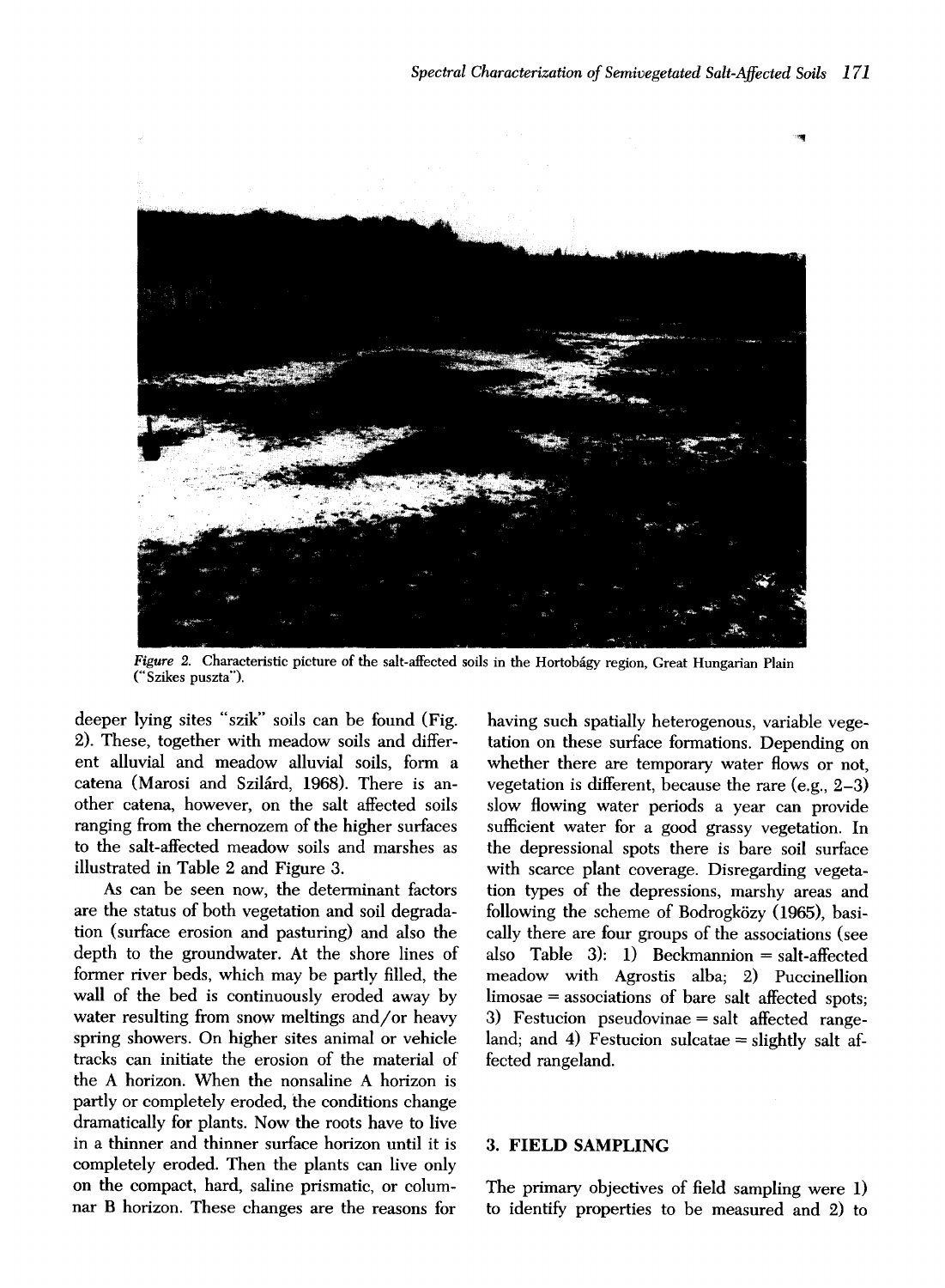

**SOILS AND VEGETATION - IN TIME AND SPACE (Hortobágy Region)** 

*Figure 3.* An illustrative summary of the environmental conditions of the study area (see Table 2 and text for details).

determine the most informative categories to characterize our test sites as well as extended regions. Therefore, large amounts of botanical and soil data were collected to set up a kind of standard of "szikes puszta" (salt-affected steppe), a reference in further investigations, spatial extension, and regional mapping.

Two additional technical problems had to be solved during sampling design: 1) sampling locations and 2) spatial resolution. Based on intensive previous botanical studies and reports of spatial heterogeneity (Rajkai et al., 1989a), 50 cm × 50 cm quadrat sampling was carried out along 10-50-mlong transects. Nested sampling design was applied, that is, where sampling locations are clustered by their distances in order to equally cover large and small lags. These values are the result of detailed analysis of variance of vegetation and soil parameters like pH, ESP, salt content, and their geostatistical evaluation, along with large scale aerial survey of vegetation cover as related to 10-200 cm quadrat sampling botanical pilot studies (Rajkai et al., 1989b; Kertész, 1990).

#### **Coenological Data**

In order to set up the above-described "standard" characteristics in quantitative terms, very broad groups of environmental attributes have to be taken into consideration. These are summarized in Table 4. With four associations of the toposequence (Fig. 3) in the focus of our interest, the "szikes puszta"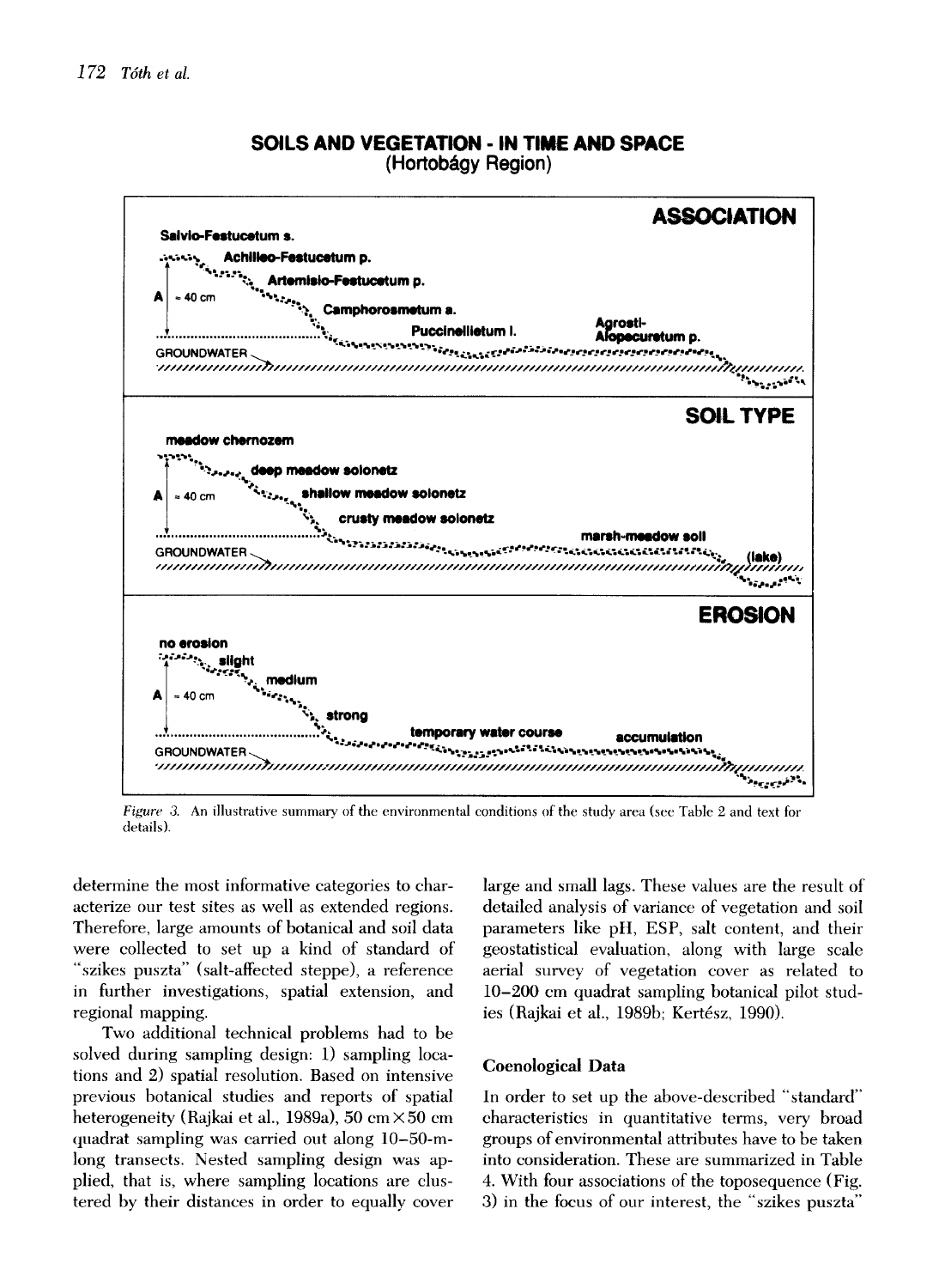| Vegetation<br>(Federation,        | Soil Type<br>(Subtype,                                  |
|-----------------------------------|---------------------------------------------------------|
| Association)                      | Variant)                                                |
| Beckmannion erucaeformis          | Solonetzized meadow soil                                |
| <b>Puccinellion limosae</b>       | Meadow solonetz                                         |
| Puccinellietum limosae            | Slightly solonchakized                                  |
| Characteristic species:           | crusty meadow solonetz                                  |
| Puccinellia limosa.               |                                                         |
| Nostoc commune.                   |                                                         |
| Myosurus minimus etc.             |                                                         |
| Camphorosmetum annuae             | Highly solochakized                                     |
| Characteristic species:           | crusty meadow solonetz                                  |
| Camphorosma annua,                |                                                         |
| Matricaria chamomilla             |                                                         |
| Festucion pseudovinae             | Steppizing meadow<br>solonetz                           |
| Artemisio-Festucetum pseudovineae | Moderately leached                                      |
| Characteristic species:           | crustily steppizing meadow solonetz                     |
| Festuca pseudovina,               |                                                         |
| Artemisia santonicum ssp. patens, |                                                         |
| Gypsophila muralis                |                                                         |
| Achilleo-Festucetum pseudovinae   | Moderately steppizing                                   |
| Characteristic species:           | meadow solonetz                                         |
| Festuca pseudovina,               |                                                         |
| Achillea setacea.                 |                                                         |
| Trifolium angulatum               |                                                         |
| <b>Festucion sulcatae</b>         | Meadow chernozem of higher<br>salinity in greater depth |

*Table 3.* Correlation of the Main Types of Vegetation and Genetic Soil Types in the Northern Hortoba'gy (According to Bodrogközy, 1965.)

*Table 4.* Environmental Attributes of the Salt-Affected Steppe ("Szikes Puszta") (Based Partly on Bodrogközy, 1965)

| <b>Major Associations</b><br>Attributes     | Achilleo<br>Festucetum<br>$(A-F)$ | Artemisio<br>Festucetum<br>(ArF) | Camphorosmetum<br>$\left( \mathbf{C}\right)$ | Puccinellietum<br>(P) |  |  |  |  |
|---------------------------------------------|-----------------------------------|----------------------------------|----------------------------------------------|-----------------------|--|--|--|--|
|                                             |                                   |                                  |                                              |                       |  |  |  |  |
| Typical phyytogeographic area               | Euro-Asian                        |                                  | Pontusian-Pannonic                           | Pannonic              |  |  |  |  |
| Typical life form                           | Hemicryptophyte                   |                                  | Therophyte                                   | Hemicryptophyte       |  |  |  |  |
| Preference for                              |                                   |                                  |                                              |                       |  |  |  |  |
| Temperature                                 | Slightly cryotolerant             |                                  | Thermophile                                  |                       |  |  |  |  |
| Wetness                                     | Dry habitat                       | Slightly moist                   | Dry habitat                                  | Indifferent           |  |  |  |  |
|                                             | with temp. waterlogging           | habitat                          |                                              |                       |  |  |  |  |
| Soil reaction                               | Acidic                            | Slightly acidic                  | Alkaline                                     | Slightly alkaline     |  |  |  |  |
| Salt concentration                          | Halotolerant                      |                                  |                                              | Halophile             |  |  |  |  |
| Soil Nitrogen                               | Slightly fertilized               |                                  | Unfertilized                                 | Slightly fertilized   |  |  |  |  |
| Total plant coverage (%)                    | 96                                | 90                               | 57                                           | 43                    |  |  |  |  |
| No. of species with constancy $\degree$ > 2 | 15                                | 9                                | 3                                            | 5                     |  |  |  |  |
| Species with constancy of 5                 |                                   |                                  |                                              |                       |  |  |  |  |
| Artemisia maritima                          | $\ddot{}$                         |                                  |                                              |                       |  |  |  |  |
| Champhorosma annua                          |                                   |                                  | $\ddot{}$                                    | $\,{}^+$              |  |  |  |  |
| Festuca pseudovina                          | $^{+}$                            | $\boldsymbol{+}$                 |                                              |                       |  |  |  |  |
| Kochia prostrata                            |                                   | $\ddot{}$                        |                                              |                       |  |  |  |  |
| Poa bulbosa sp. vivipara                    |                                   | $\,^+$                           |                                              |                       |  |  |  |  |
| Puccinellia limosa                          |                                   |                                  |                                              | $\ddot{}$             |  |  |  |  |
| Scorzonera cana                             | $\,{}^+$                          |                                  |                                              |                       |  |  |  |  |
| Thickness of A horizon                      | $30 - 50$                         | $7 - 15$                         | 0                                            | $0 - 10$              |  |  |  |  |
| Exchangable Na (%) (ESP)                    | 25                                | 41                               | 86                                           | 58                    |  |  |  |  |
| pН                                          | 7.6                               | 8.6                              | 8.9                                          | 9.3                   |  |  |  |  |
| Total salt $(\%)$                           | 0.01                              | 0.12                             | 0.29                                         | 0.11                  |  |  |  |  |
| Texture of surface                          | Loam                              | Loam                             | Clay-loam                                    | Clay                  |  |  |  |  |

<sup>a</sup>Note: Constancy is an integer between  $0$  (0%) and  $5$  (100%) showing the relative occurrence of one plant species in a series of survey.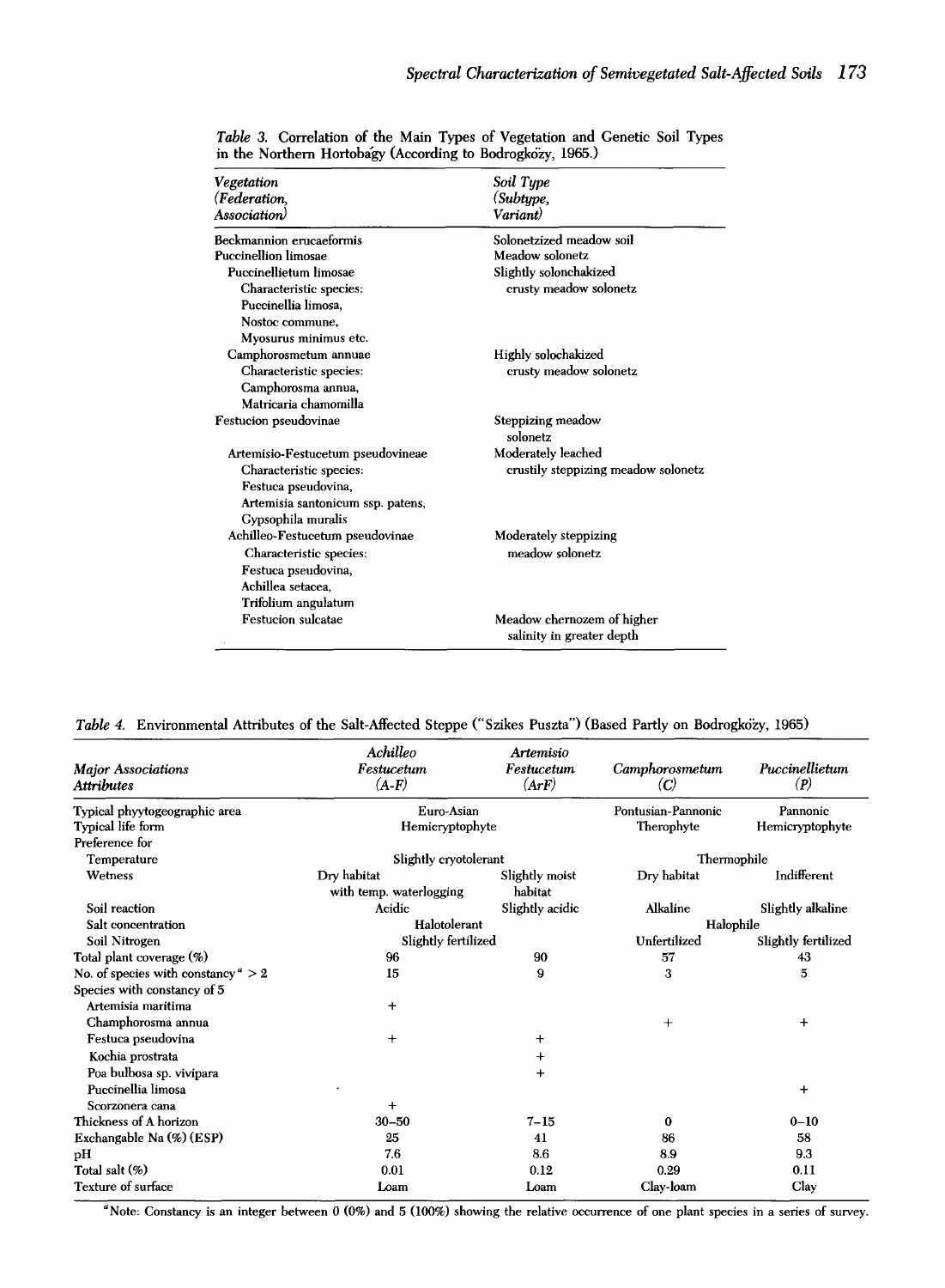can be characterized as follows. The *Achilleo-Festucetum pseudovinae* is situated in an intermediate position between the higher lying (non-saltaffected) loess-steppe vegetation and the saline spots. The *Artemisio-Festucetum pseudovinae* is the characteristic association of the microerosion plateaus. On the bare spots *Camphorosmetum annuae* is thriving and on the areas with temporary water standing *Puccinellietum limosae* association is found.

There is a close relation between the (genetic) soil type and the plant association dwelling on it. As erosion develops, the relief changes the thickness of horizon A, thus changing the surface properties of soils as well. As a consequence of the different extent of horizon A removal, the conditions for water supply differ much in the different stages of the erosion. For the four types of plant associations the most important species, the ecological characteristics and soil parameters are summarised in Table 4 (species, ecology, soils). There is an overall tendency of decreasing plant diversity and coverage when moving down the slope, though *Puccinellietum 1.* is expected to have generally higher coverage than *Champhorosmetum a.* The ratio of the coverage of the four different types of vegetation in a given area is rather variable, from 1:9:1:3 to 10:2:1:5, etc.

Based on the relative abundancy of the most dominant species in each association the ecological requirements of the associations were expressed based on the weighted ecological requirements of the individual species (Table 4). Comparing the relative requirements for temperature, there is a sharp difference between the high lying associations and the thermophile low lying semivegetated ones. The *Camphorosmetum a.* differs much from the *Puccinellietum 1.* with respect to the requirements for dry/wet soil. As discussed above, the plants of *PuccineUietum* require much water. The *Camphorosmetum annuae* is characterized with very moderate N requirement, but the associations of closed grassland require much higher N. There is a tendency of stronger and stronger halophile character with decreasing N and decreasing height. There is one outstanding association among the associations studied with respect to life forms: The *Camphorosmatum a.,* occurring in the spots of most adverse circumstances are overwhelmingly annual ones.

The idealized scheme must not be thought to be universal not even on the Hungarian alkali soils. When the salt concentration and/or salt composition of the soil is different, there might be other associations involved. However, for the sake of this study, we consider this description as a "standard," and all other sites will be characterized by their deviations. The toposequence presented here can be both a scheme for erosion from *Salvio-Festucetum s.* or *Cynodonti-Poetum a.* to *Camphorosmetum a.* and a scheme for accumulation from *PuccineUietum 1.* through *Artemisio-*

*Table 5.* Sample Botanical Data of 10-m Transects (with Association Classification, Dry and Total Coverage, and Proportion of Individual Species)

| Hortobágy, 26 Apr. 1989, #PL2-transect |          |          |          |                |          |          |                |                |      |  |
|----------------------------------------|----------|----------|----------|----------------|----------|----------|----------------|----------------|------|--|
|                                        |          | 2        | 3        | $\overline{4}$ | 5        | 6        | 7.             | 9              | 10   |  |
| Association <sup>a</sup>               | Ar       | Ar       | $P-Ar$   | Aс             | Ar       | Ar       | Ar             | Ar             | P-Ar |  |
| % Total                                | 87       | 75       | 82       | 100            | 100      | 85       | 83             | 93             | 97   |  |
| % Dried                                | 35       | 20       | 5        | 15             | 10       | 4        | $\overline{2}$ | $\overline{2}$ |      |  |
| [Cover by species]                     |          |          |          |                |          |          |                |                |      |  |
| Festuca p.                             | 51       | 30       | 3        | 24             | 32       | 19       | 13             | 10             | :3   |  |
| Artemisia m.                           | $\bf{0}$ | $\theta$ | Ð        |                | 0        | 5        | 6              |                |      |  |
| Nostoc. c.                             | 33       | 36       | 67       | 0              | 0        | 56       | 58             | 69             | 67   |  |
| Juneus sp.                             |          |          | $\theta$ | $\theta$       | 0        | $\theta$ | ാ              | Q.             | 8    |  |
| Polygonum a.                           | 0        | 2        |          | $\theta$       | $\Omega$ |          |                |                |      |  |
| Agropyron r.                           |          | 0        | $\theta$ | 8              |          | $\theta$ | 0              |                |      |  |
| Moss                                   | 0        | 0        | $\theta$ | 64             | 61       | 4        | $_{0}$         |                |      |  |
| Trifolium sp.                          | 0        | 0        | $\theta$ | $\overline{2}$ | $\Omega$ | $\Omega$ | $\Omega$       | 0              | 0    |  |
| Camphorosma a.                         |          | 6        | $\theta$ | $\theta$       | $\theta$ | $\theta$ | $\theta$       |                | t.   |  |
| Puccinellia l.                         | 0        | $\theta$ | $\bf{0}$ | $\theta$       | $\theta$ | $\theta$ | $\theta$       | $\Omega$       | 6    |  |

<sup>a</sup>Associations: Ar = Artemisio-Festucetum pseudovinae, P = Puccinellietum limosae, Ac = Achilleo-Festucetum pseudovinae (transient zones are marked with hyphens, e.g., P-Ar = transition between P and Ar).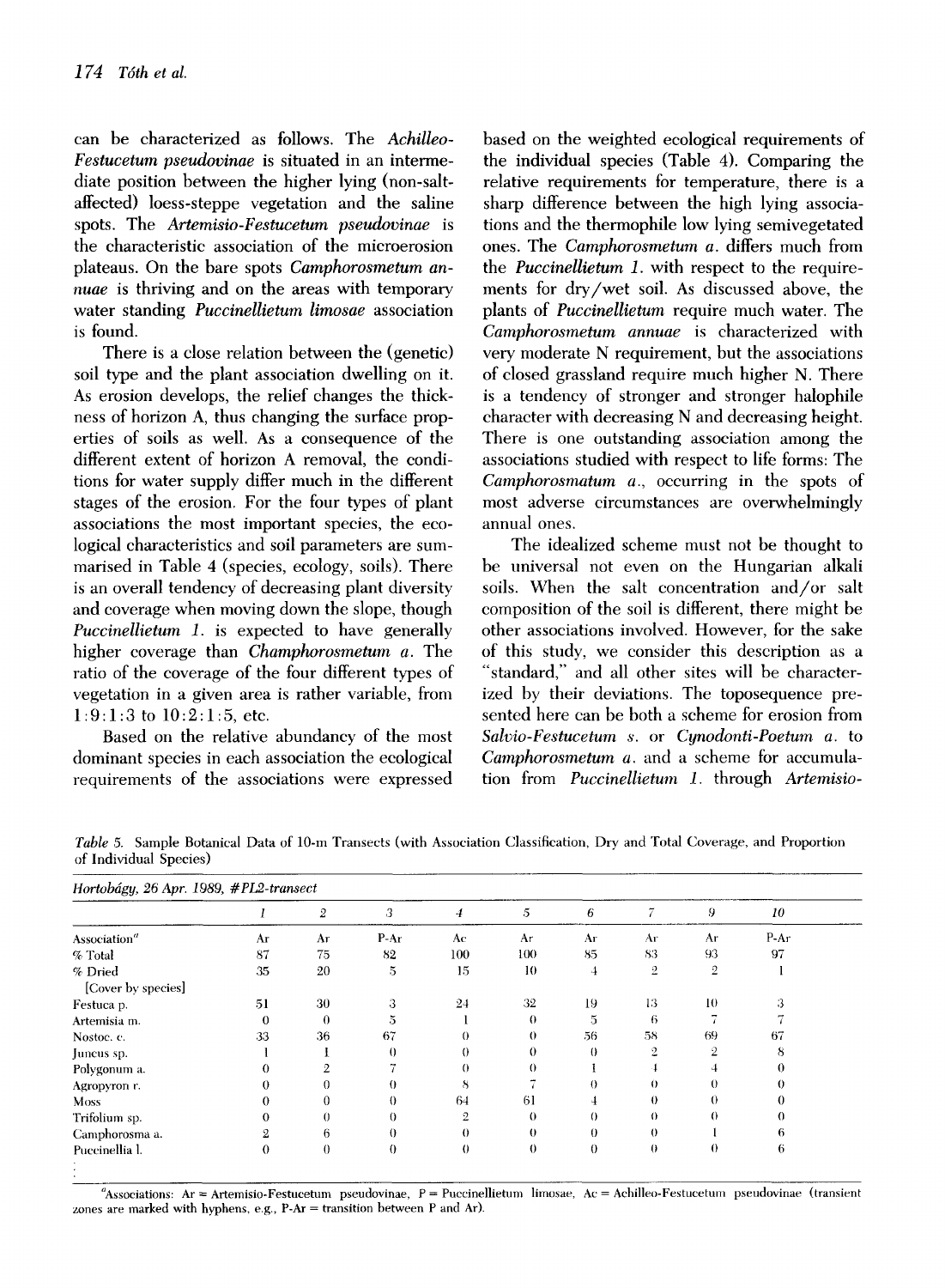*Festucetum p.* to *AchiUeo-Festucetum p.* In the end of the succession line stands a forest association of the salt-affected steppes. But since the dry matter of the grass associations cannot accumulate, there is at present no perspective for further succession. The erosion processes are accelerated by thrashing and grazing. As a consequence of the disturbance, species diversity is decreasing.

The sampling sites were selected on the basis of representativity, that is, these sites are to represent variations of the parameters that are described above and are subject of subsequent analysis. There were more than 50 locations selected for field sampling, where measurements were completed along transects (Table 5, for example).

#### **Spectral Reflectance Data**

Spectral data collection was adjusted to the diagnostic findings of preliminary botanical analysis. For measurements of the reflectance factor an EXOTECH-100 multiband radiometer was used with TM filters [TM1 (450-520 nm), TM2 (520-600 nm), TM3 (630-690 nm), TM4 (760-900 nm)] and a painted barium-sulfate panel was used for calibration (Robinson and Biehl, 1979). At some sites a Barnes eight-band portable spectrometer was also used to cover the whole TM spectrum. In order to collect information from surfaces comparable to botanical samples, the equipment was man-mounted at a height of about  $120$  cm with  $15^{\circ}$ field of view. Since collection of spectral data is much less cumbersome that that of botanical ones, spectral measurements were made at not only locations of botanical sampling, but at equidistant 1-m increments along the transect (Fig. 4).

Spectral reflectance was hypothetized to reflect variations of vegetation cover. There is quite a long history in remote sensing of using vegetation as an indicator of environmental conditions (Carnegie et al., 1983; Hardisky et al., 1983). In our case, however, the study focused on a complex phenomenon (i.e., salt-affected soils) at a high

*Figure 4.* Sample spectral and botanical data along 50 m transect. (there are 105 points all together, of which at 60 sites both data were collected. Three major associations are represented on the figure: Artemisio-Festucetum, Puccinellietum limosa, and Camphorosmetum annuae; their symbols are not scaled on the vertical axis just to guide the eye.)



## **SPECTRAL AND BOTANICAL DATA**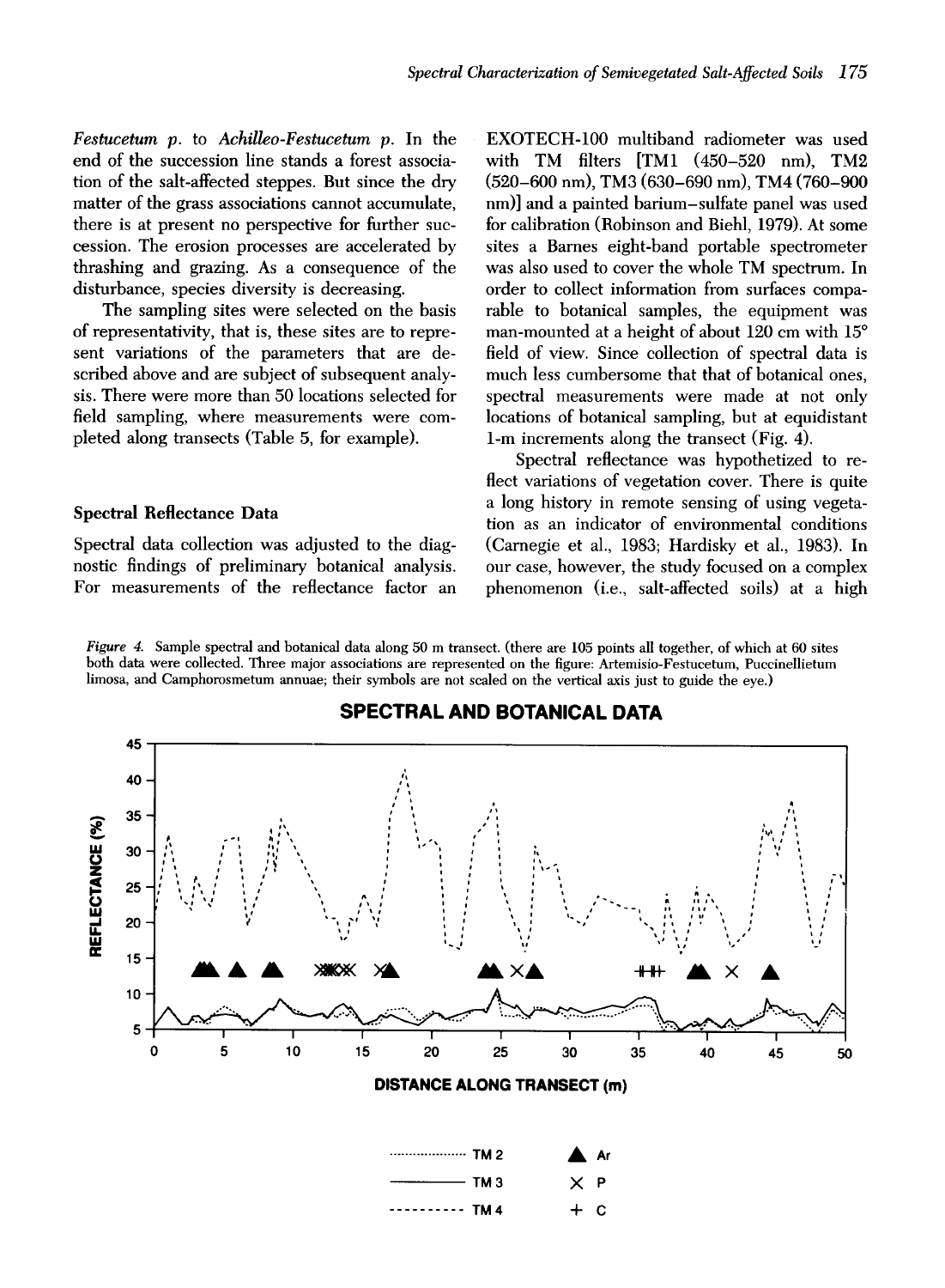spatial resolution. It is important to emphasize that there is no direct way to derive/deduce regional information from satellite remote sensing data without understanding and formalizing coherent "mixing" rules (Girard, 1982; Jasinksy and Eagleson, 1989; Mark and Csillag, 1989). Calibrated reflectance data were first qualitatively evaluated along transects against botanical (association level) data (Fig. 4). There is no obvious relationship between the occurrence of certain associations, or species, and widely used attributes, like estimated green cover or the infrared/red ratio. Analyzing field data in quantitative terms, however, reveals that quite a good relationship can be found between the occurrence of some given associations, cover percentage, and the infrared/red ratio (Fig. 5).

#### 4. STATISTICAL ANALYSIS **AND DISCUSSION**

The focal point of "classical" statistical analysis as applied to remotely sensed data is to detect coincidence of spectral and botanical data. In terms of salt-affected soils there is evidence that different

salinity status can be recognized by a limited number of spectral bands on bare soil samples (Szilágyi and Baumgardner, 1991). In our case we had to rely on indirect identification. Beyond this obvious issue to be addressed, we are concerned with not only relating spectral and botanical classes, but characterizing a rather complex terrain as well. Therefore, even the number of classes to be used is in question. Below we present our strategy and some illustrative examples.

If one applies clustering on coincident spectral data, there is no *a priori* rule to define the optimum number of spectral classes. Furthermore, there is no direct way to compare the goodness of two classifications with different numbers of resulting classes, because of the different number of the discriminant model parameters. A generalized measure of information, namely the Akaike information criterion (AIC) is proposed here to provide a solution (Akaike, 1973). The definition of AIC is  $AIC = -2 \times ln(maximum$  likelihood) + 2  $\times$ (number of parameters). The smaller the AIC, the better the classification provided by the discriminant functions. Its estimate can be computed by  $AIC = n \times ln(R) + 2p$ , where *n* is the number of observations,  $p$  is the number of estimated param-

*Figure 5.* Scattergram of infrared/red ratio and cover percentage. (The regression line was computed based on 105 points, while only points representing the three major associations were marked.)



**IR/R VS COVER PERCENTAGE BY ASSOCIATIONS**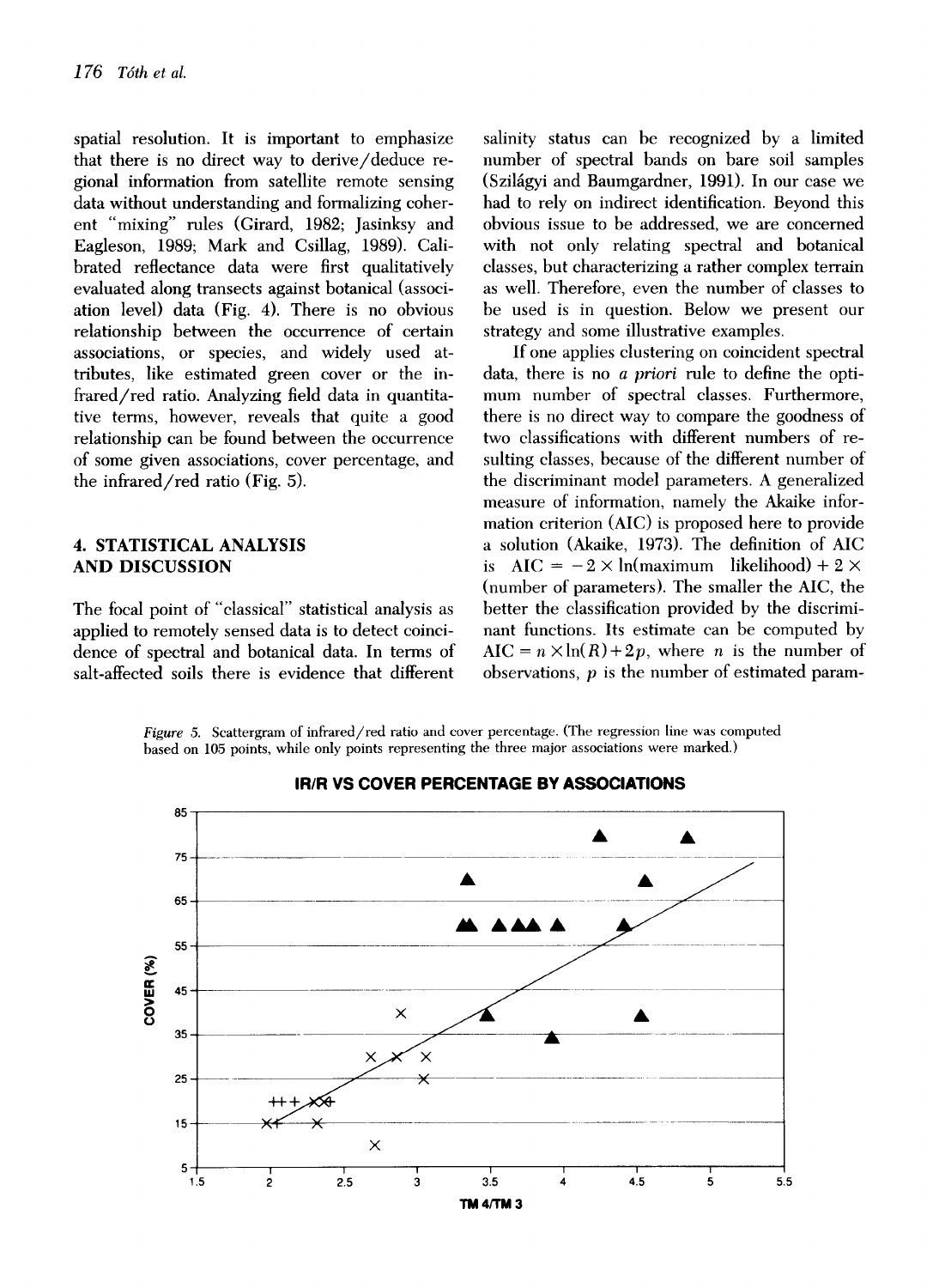

**CLASSIFICATION OF SPECTRAL DATA** 

*Figure 6.*  Evaluation of classification results of spectral data measured along 50 transect (60 points). Note for the legend: 1) TM1-4 bands, automatic initialization with 10 classes; 2) TM1-7 bands, automatic initialization with 10 classes; 3) TM1-7 bands, botanical initialization with 11 classes.

eters, and R is the residual sum of squares of deviation from the fitted model. Thus we have a statistically relevant criterion for selecting the optimum number of classes besides using, for example, contingency tables and distance measures (like mean or minimum separation) between the resulting classes.

Let us take a sample of 60 points (of a 50-mlong transect) as an example. There were 11 botanical classes determined in the field, but some of them cannot be linked to a unique association. Consequently, it is questionable in statistical terms what number of classes should be used. Nonhierarchical clustering (Anderberg, 1973) was applied

|                      |                   |         |   | <b>Output Classes</b> |    |              |    |    |     |  |  |
|----------------------|-------------------|---------|---|-----------------------|----|--------------|----|----|-----|--|--|
| <b>Input Classes</b> |                   |         |   | 2                     | 3  | 4            | 5  | 6  | Sum |  |  |
| Achilleo-Festucetum  | (Ar)              |         | 5 |                       |    |              |    |    |     |  |  |
| Puccinellietum       | (P)               |         |   |                       |    |              |    |    |     |  |  |
| Camphorosmetum       | $\rm (C)$         |         |   |                       | 11 |              |    |    |     |  |  |
| Meadow grass         | $\rm (G)$         |         |   |                       |    | 3            |    |    |     |  |  |
|                      | $(A-P)$           | 'n.     |   |                       |    |              | 9  |    |     |  |  |
|                      | $(P^c)$           | n       |   |                       |    |              |    | 4  |     |  |  |
| Tall meadow grass    | (H)               |         |   |                       |    | $\mathbf{2}$ |    |    |     |  |  |
|                      | $(A-C)$           | o       |   |                       |    |              |    | 8  |     |  |  |
|                      | (C <sup>p</sup> ) |         |   |                       |    |              |    |    |     |  |  |
|                      | $(C-A)$           | 10      |   |                       |    |              |    |    |     |  |  |
|                      | $(C-P)$           | $_{11}$ |   |                       |    | 3            |    |    |     |  |  |
| Sum                  |                   |         | 6 | 11                    | 11 | 10           | 10 | 12 | 60  |  |  |
| $\sim$               |                   |         |   |                       |    |              |    |    |     |  |  |

*Table 6.* Contingency Table of Original Botanical Classification (Vertical Axis) against Six Spectral Classes of Nonhierarchical Clustering, Selected Based on Akaike Criterion<sup>a</sup>

 $\alpha$ Note: superscripts indicate massive presence.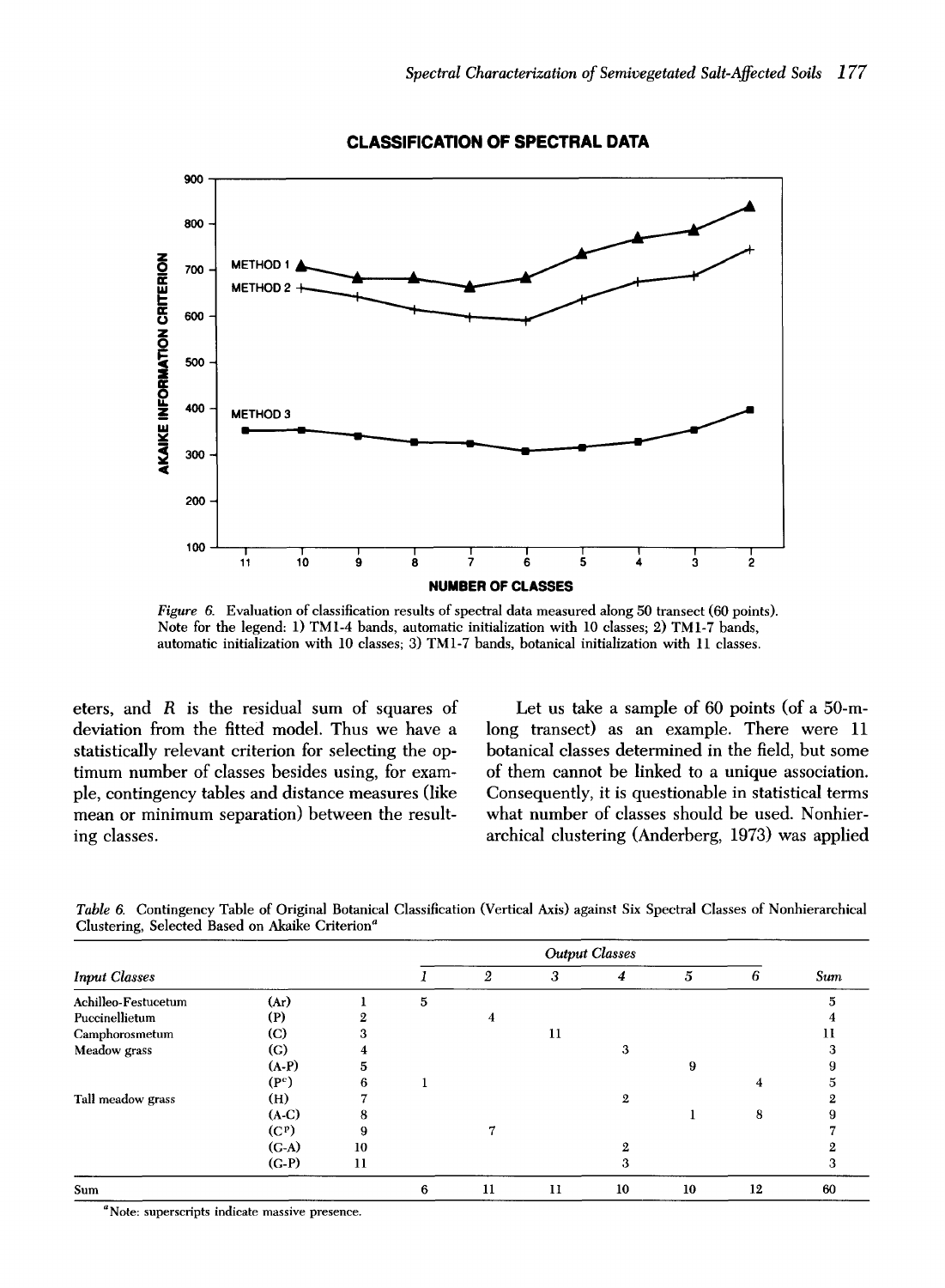| <b>Input Classes</b> |   | <b>Output Classes</b> |   |    |    |    |            |  |  |  |
|----------------------|---|-----------------------|---|----|----|----|------------|--|--|--|
|                      |   | റ                     | 3 |    |    | Ð  | <b>Sum</b> |  |  |  |
|                      | 6 |                       |   |    |    |    | 6          |  |  |  |
|                      |   |                       |   |    | 9  |    | 9          |  |  |  |
|                      |   |                       |   | 10 |    |    | 10         |  |  |  |
|                      |   |                       |   |    |    |    | 12         |  |  |  |
| 5                    |   | П                     |   |    |    |    |            |  |  |  |
| 6                    |   |                       |   |    |    | 12 | 12         |  |  |  |
| Sum                  | 6 |                       |   | 10 | 10 | 12 | 60         |  |  |  |

*Table* 7. Contingency Table of Spectral Classes of Nonhierarchical Clustering Obtained by Botanical Initialization (Horizontal Axis) against Result Obtained by Automatic Initialization (Vertical Axis)

with optional initialization, using Mahalanobis distance as the feature space metric and with various initial number of classes to search for the minimum value of the AIC (Fig. 6). The classification was based either on the categories defined by botanists (botanical initialization) or only by defining the number of classes to be separated (automatic initialization). Quite consistently, regardless of the initial number of classes and/or the kind of initialization, the minimum was reached at six to seven classes in all of our cases. The analysis of the classification (Table 6) led to further encouraging conclusions, because the contingency table shows that the clustering procedure exhibits class consistency. In other words, this refers to the extent and nature of the hierarchical relationship between the predefined (botanical) classes (Jardine and Sibson, 1977).

The next step of statistical analysis was to test the stability of these classes. That can be performed by examining the contingency table, or distribution of samples along classes obtained by

*Figure 7.* Three-band mean reflectance of six classes selected based on the Akaike criterion. (Left triplets: class means obtained with botanical initialization. Right triplets: class means obtained with automatic initialization. See also Table 7 and text for more details.)



# **3-BAND REFLECTANCE OF 6 CLASSES**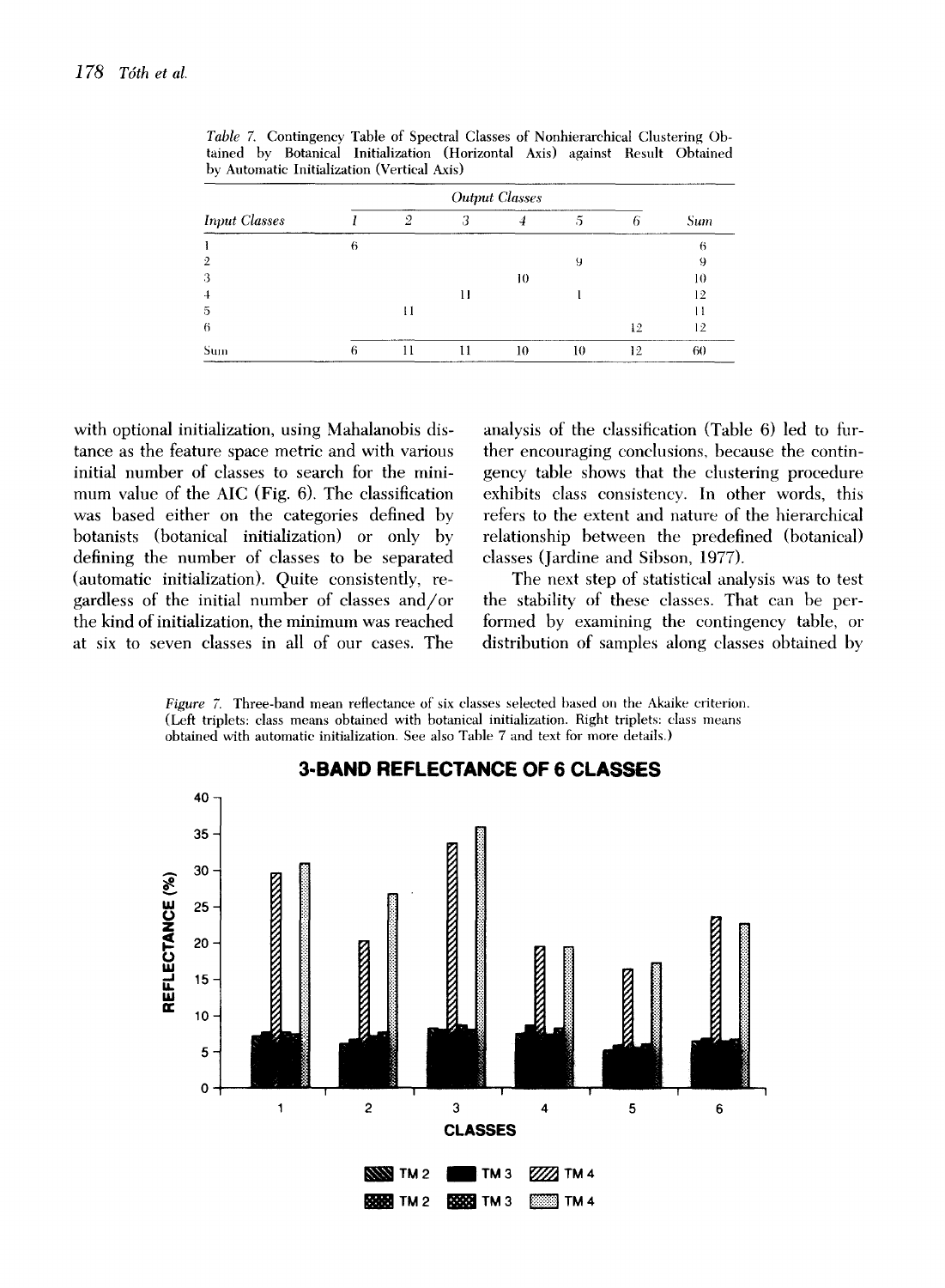botanical initialization against automatic initialization (Table 7). Since all elements, with the exception of one, are in the main diagonal, the assignment of samples to six classes can be regarded as being consistent. The final step of statistical analysis in this phase is to test these results beyond "training" data. Taking training data of 60 points of one particular transect against 210 points, rather high degree of stability can be found in the distribution of classes (Fig. 7): Class centers, as defined by means of TM bands, do not shift considerably when taking additional data points into the analysis. Conclusively, the six classes cover the area in space *and* are not only representative, but characterize the measurement space as well.

### **5. CONCLUDING REMARKS**

This paper reports the first phase of our research on the characterization of salt-affected grasslands in Hungary. Based on a complex inventory of environmental attributes, field sampling was designed to collect information sufficient for detailed quantitative regional mapping. Soil, botanical, and spectral reflectance data were measured at approximately 50 representative sites with 50 cm $\times$  50 cm ground resolution along short transects of 10-50 m. In order to map the status of environmental conditions or related processes stable categories were established, primarily based on vegetation associations. Detailed comparative statistical analysis of botanical and spectral data revealed that there is a firm relationship between spectral characteristics of surface cover and their associationlevel classification. The next phase of this research is envisioned to deal with spatial characteristics of the region and the individual classes. Understanding scenes at various spatial resolutions based on field remote sensing studies can contribute to the improvement of ecological monitoring by means of high resolution satellite remote sensing.

#### **REFERENCES**

- Akaike, H. (1973), Information theory and an extension of maximum likelihood principle; in *2nd Int. Symp. on Information Theory,* (B. N. Petrov and F. Csaki, Eds.) Akad6miai, Budapest, pp. 267-281.
- Anderberg, M. R. (1973), *Cluster Analysis for Applications,*  Academic, New York.
- Bodrogk6zy, Gy. (1965), Ecology of the halophilic vegetation of the Pannonicum. II. Correlation between alkali ("szik") plant communities and genetic soil classification in the Northern Hortob~igy, *Acta Bot. Hung.* 11:1-51.
- Bresler, E., McNeal, B. L., and Carter, D. L. (1982), Saline and Sodic Soils. *Principles* - Dynamics -- Modeling, Springer-Verlag, Berlin.
- Carnegie, D. M., Schrumpf, B. J., and Mouat, D. A. (1983), Rangeland applications, in *Manual of Remote Sensing*  (R. N. Colwell, Ed.) ASPRS, Sioux Falls, IA, pp. 2325-2384.
- Csillag, F., and Kert6sz, M. (1989), Spatial variability: error on natural resource maps, *Agrokdmia ds Talajtan* 37: 715-726.
- Girard, C. M. (1982), Estimation of phenological stages and physiological states of grasslands from remote sensing data, *Vegetatio* 48:219-226.
- Hardisky, M. A., Klemas, V., and Smart, R. M. (1983), The influence of soil salinity, growth form and leaf-moisture on the spectral radiance of Spartina alterniflora canopies, *Photogramm. Eng. Remote Sens.* 49:77-83.
- Jardine, N., and Sibson, R. (1977), *Mathematical Taxonomy,*  Wiley, New York.
- Jasinski, M. F., and Eagleson, P. S. (1989), The structure of red-infrared scattergrams of semivegetated landscapes, *IEEE Trans. Geosci. Remote Sens.* GE-27:441-452.
- Kertész, M. (1990), Complex characterization of protected grasslands, Technical Report for G-10 Project, Ministry of Agriculture (in Hungarian).
- Kovda, V. A., Hagan, R. M., and van den Berg, C. (1973), *Irrigation, Drainage and Salinity: An International Source Book,* FAO/UNESCO, Paris.
- Mark, D. M., and Csillag, F. (1989), The nature of boundaries on 'area-class' maps, *Cartographica* 26:65-78.
- Marosi, S., and Szilárd, J. (1968), *The Tisza Plain* (in Hungarian: A tiszai Alföld), Akadémiai Kiadó, Budapest.
- Rajkai, K., Oertli, J. J., and Marchard, D. (1989a), Spatial variability of soil properties and plant coverage on alkali soils of the Hungarian puszta, in *Proc. Int. Symp. on Solonetz Soils,* ISSS WG-7, Osijek, pp. 150-156.
- Rajkai, K., Marchard, D., and Oertli, J. J. (1989b), Study of the spatial variability of soil properties on alkali soils, in *Proc. Int. Symp. on Solonetz Soils,* ISSS WG-7, Osijek, pp. 150-156.
- Robinson, B. F., and Biehl, L. L. (1979), Calibration procedures for measurement of reflectance factor in remote sensing field research, *SPIE* 196:16-26.

*The financial support of the Hungarian Academy of Sciences and the National Science Foundation (Grant #INT-8721949) is gratefully acknowledged. A significant part of this research was conducted while L L Biehl was visiting Hungary in the framework of a NSF-HAS joint research effort. The authors are indebted to the following individuals: M. F. Baumgardner, K. Rajkai, S. Kabos, M. Kertdsz, L. Pdsztor, J. Szab6, L, Karas, M. Kirchoff, A. Szildgyi, and Gy. Vdrallyay.*